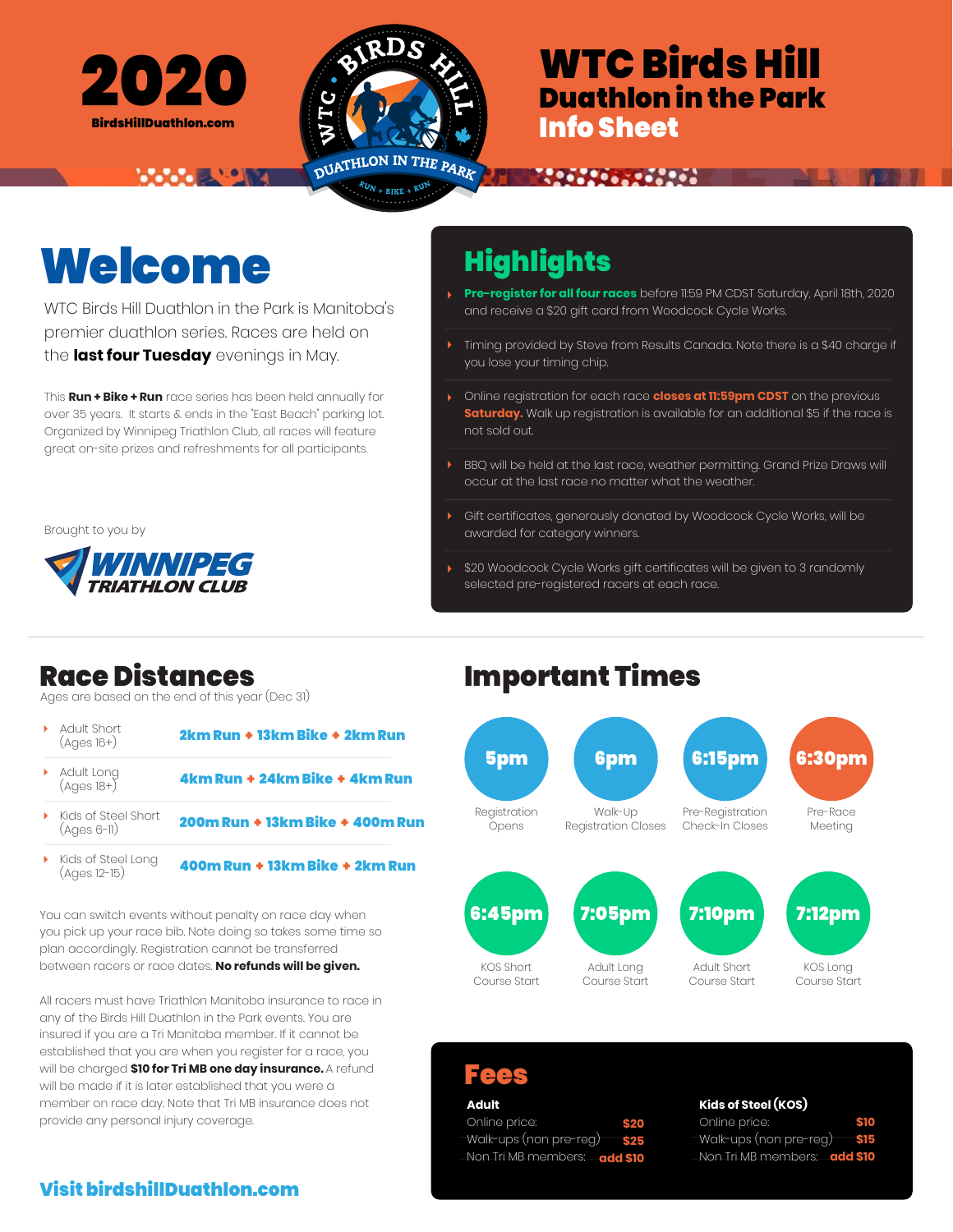### Continuing From Last Year

- Only pre-registered/paid racers have until **6:15pm** to sign in and pick up their timing chip and race bib. You will not be permitted to race otherwise.
- On site registration booth opens at 5:00pm and **closes at 6:00pm.** Any new walk-up registrations not in line by 6:00pm, will not be processed or permitted to race. We encourage online registration to save yourself time and the \$5 walk-up fee.
- **Cash or cheque (payable to Winnipeg Triathlon Club)** only at walk up registration.
- **Para-athletes:** Please contact the Race Director, John Gray, at du.in.the.park@gmail.com as soon as possible so we can make arrangements.
- A race may be canceled by the Race Director/Tri MB Officials if conditions (e.g., severe weather) dictate doing so. Racers are not entitled to a refund or a gratis entry in a subsequent race if a race is canceled for reasons beyond the Race Director's control.

### General

#### Food

Bananas and refreshments will be available after each race, but only enough to help tell a few war stories. Hot dogs and similar fare are available for purchase.

### Cutoff Times

For the safety of volunteers, race staff, and racers, there is a bike cutoff time. If a racer has not completed the bike leg within **1 hr 15 min** from the start of the Adult Long race, they will not be permitted to start the second run. The racer will be assigned a DNF (did not finish) in the race results.